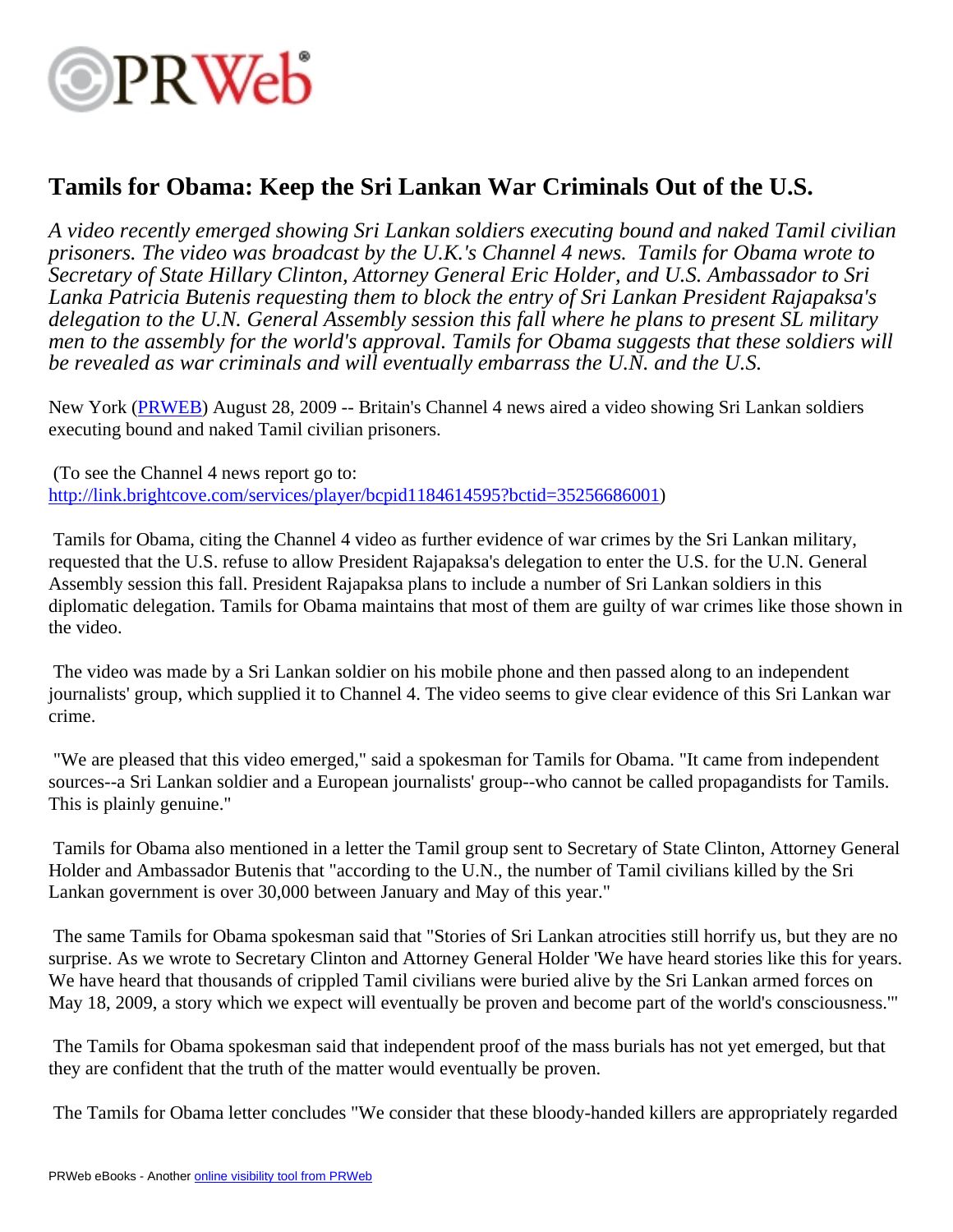# **OPRWeb**

as war criminals and should be barred from entering the U.S. We urge the U.S. state and justice departments to prevent them from entering the U.S. and exploiting American credulity."

To read the letter, go to: [www.Tamilsforobama.com/Letters/SL\\_UN\\_Delegation.html](http://www.Tamilsforobama.com/Letters/SL_UN_Delegation.html)

 Tamils are an ethnic group living mainly in the northeast of Sri Lanka and southern India. During the final weeks of the recent civil war, the Sri Lankan government killed about 1,000 Tamil civilians per day, according to the United Nations, and about 30,000 in 2009. Tamils are a minority population in Sri Lanka, and have borne the brunt of a civil war they regard as genocide. One-third of the Tamil population has fled the island and formed a substantial diaspora overseas. Tamils for Obama is comprised of Tamils who have settled in the U.S. or who were born in the U.S.

 To contact the group, call at (617) 765- 4394 and speak to, or leave a message for, the Communication Director, Tamils for Obama. [www.TamilsForObama.com](http://www.TamilsForObama.com)

###